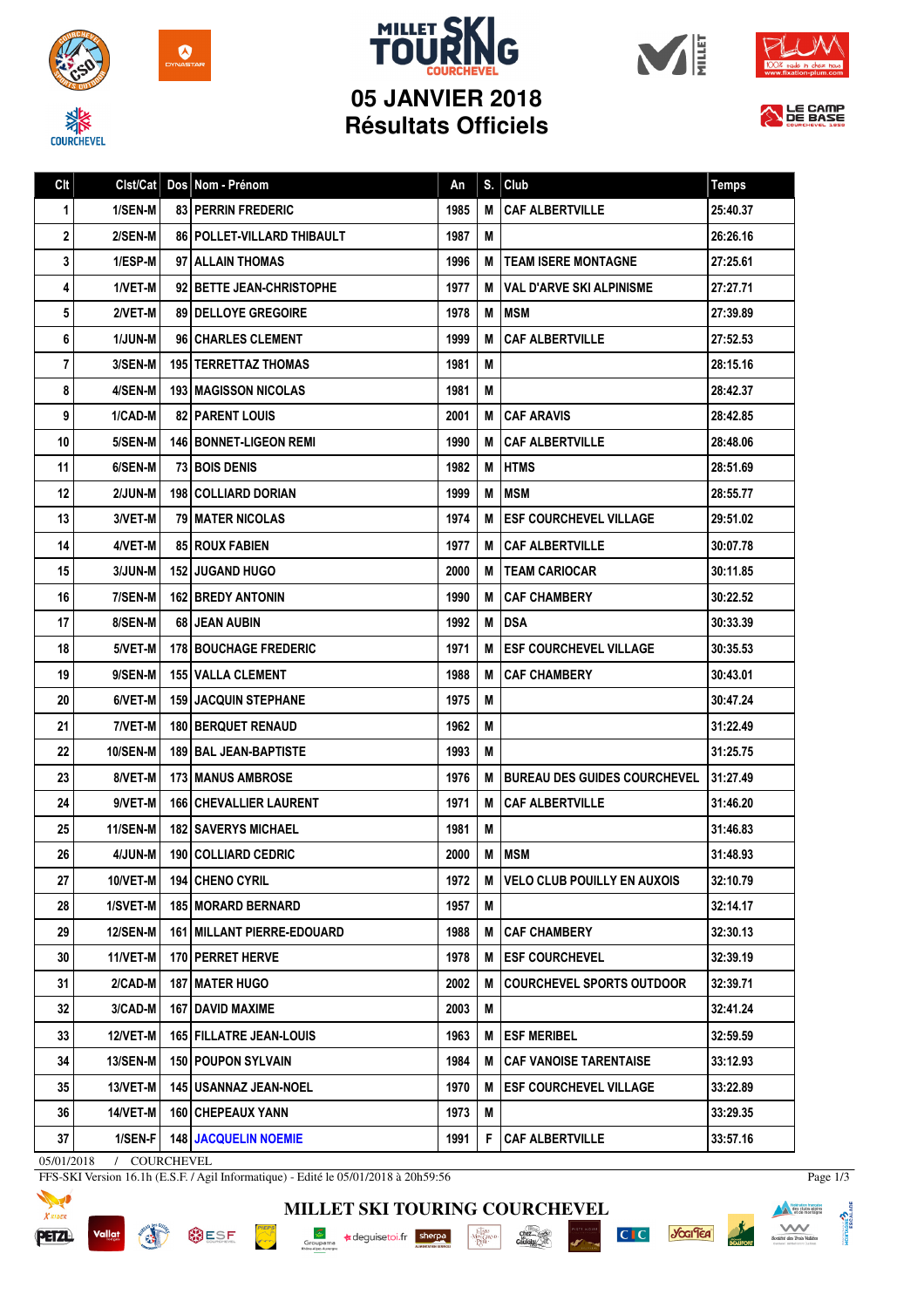| C <sub>It</sub> | Clst/Cat        |    | Dos Nom - Prénom                            | An   |   | $S.$ Club                          | <b>Temps</b> |
|-----------------|-----------------|----|---------------------------------------------|------|---|------------------------------------|--------------|
| 38              | 4/CAD-M         |    | <b>168 BERQUET ARTHUR</b>                   | 2002 | M |                                    | 34:41.50     |
| 39              | 15/VET-M        |    | <b>175 CUYALA JEAN-MATHIEU</b>              | 1967 | M |                                    | 34:47.98     |
| 40              | 2/SEN-F         |    | <b>154 PERRIN ELISE</b>                     | 1986 | F | <b>CAF ALBERTVILLE</b>             | 34:55.46     |
| 41              | 16/VET-M        |    | 181   REGOTTAZ PHILIPPE                     | 1973 | M |                                    | 35:18.80     |
| 42              | 1/VET-F         |    | <b>199 POMMAT STEPHANIE</b>                 | 1976 | F | <b>MSM</b>                         | 35:27.03     |
| 43              | 17/VET-M        |    | <b>196 EUDIER FRED</b>                      | 1962 | M |                                    | 35:30.09     |
| 44              | 5/CAD-M         |    | <b>163 ALBERTINO CHARLY</b>                 | 2001 | M |                                    | 35:39.91     |
| 45              | <b>14/SEN-M</b> |    | <b>188 BOIS MATTHIEU</b>                    | 1990 | M | <b>ESF COURCHEVEL VILLAGE</b>      | 35:42.11     |
| 46              | 3/SEN-F         |    | <b>172 TERRETTAZ ANAIS</b>                  | 1989 | F |                                    | 35:43.37     |
| 47              | 18/VET-M        |    | <b>149 CATELLA NICOLAS</b>                  | 1974 | M | <b>CLUB DES SPORTS VALMOREL</b>    | 36:10.90     |
| 48              | 15/SEN-M        | 77 | <b>COGNE SEBASTIEN</b>                      | 1984 | M | <b>DSA</b>                         | 36:12.21     |
| 49              | 19/VET-M        |    | <b>197   BERMOND DANIEL</b>                 | 1978 | M |                                    | 36:37.11     |
| 50              | 20/VET-M        |    | <b>158 COLLIARD JEAN-LOUIS</b>              | 1975 | M |                                    | 36:44.73     |
| 51              | 16/SEN-M        |    | <b>174 LARDEAU PIERRE</b>                   | 1989 | M | <b>COURCHEVEL SPORTS OUTDOOR</b>   | 36:47.58     |
| 52              | 21/VET-M        |    | <b>237 I DURAND-TERRASSON ROLAND CLAUDE</b> | 1960 | M |                                    | 36:59.49     |
| 53              | <b>17/SEN-M</b> |    | <b>183 RUFFET-BON-CORPS ROMAIN</b>          | 1981 | M | <b>CSO/DYNASTAR</b>                | 37:02.27     |
| 54              | <b>22/VET-M</b> |    | <b>157 ROUSSIN JEREMY</b>                   | 1976 | M |                                    | 37:03.27     |
| 55              | 23/VET-M        |    | <b>186 MICHAL JULIEN</b>                    | 1974 | M |                                    | 37:16.77     |
| 56              | <b>24/VET-M</b> |    | <b>253 PANFERON ALEX</b>                    | 1970 | M |                                    | 37:26.08     |
| 57              | 2/VET-F         |    | <b>192 BARTNICKI MIREILLE</b>               | 1970 | F | <b>CAF ALBERTVILLE</b>             | 37:27.25     |
| 58              | 25/VET-M        |    | 267 ARNAUD MAXENCE                          | 1977 | M |                                    | 37:50.10     |
| 59              | <b>18/SEN-M</b> |    | <b>156 NICOLETTI ANTHONY</b>                | 1992 | М | <b>CLUB DES SPORTS VALMOREL</b>    | 37:52.19     |
| 60              | <b>19/SEN-M</b> |    | <b>287 I TROSSAT VALERIAN</b>               | 1982 | M |                                    | 37:56.53     |
| 61              | 1/MIN-M         |    | 176 RAOULT TITOUAN                          | 2005 | M | <b>CLUB SKI DE FOND BOZEL</b>      | 38:24.45     |
| 62              | 5/JUN-M         |    | 285 CHENO JULIEN                            | 2000 | M | <b>VELO CLUB POUILLY EN AUXOIS</b> | 38:40.20     |
| 63              | 2/ESP-M         |    | <b>191 HAY ALEXANDRE</b>                    | 1995 | M |                                    | 38:57.01     |
| 64              | 20/SEN-M        |    | 246 ANDRE ARTHUR                            | 1990 | M |                                    | 39:06.40     |
| 65              | 4/SEN-F         |    | <b>291   MOREAU CLEMENTINE</b>              | 1990 | F |                                    | 39:16.42     |
| 66              | <b>26/VET-M</b> |    | 177 BUNDAY PETER                            | 1969 | M |                                    | 39:57.54     |
| 67              | 27/VET-M        |    | <b>164 VIALLY LAURENT</b>                   | 1974 | M | <b>CLUB DES SPORTS COURCHEVEL</b>  | 40:18.56     |
| 68              | 1/SVET-F        |    | <b>184   GACHET-MAUROZ PASCALE</b>          | 1958 | F | <b>ESF COURCHEVEL VILLAGE</b>      | 40:35.92     |
| 69              | 28/VET-M        |    | <b>263 MOTTIER PHILIPPE</b>                 | 1973 | M |                                    | 40:38.30     |
| 70              | 6/CAD-M         |    | <b>153 JUGAND KILLIAN</b>                   | 2003 | M | <b>CLUB DES SPORTS VALMOREL</b>    | 40:43.26     |
| 71              | <b>29/VET-M</b> |    | 235   SULLICE JEAN-MARC                     | 1964 | M |                                    | 40:46.44     |
| 72              | 3/VET-F         |    | 252 APPOLONIA JENNY                         | 1978 | F | <b>MSM/CSO</b>                     | 40:55.59     |
| 73              | 4/VET-F         |    | 266 EXCOFFIER CELINE                        | 1974 | F | <b>COURCHEVEL SPORTS OUTDOOR</b>   | 41:00.01     |
| 74              | 30/VET-M        |    | 179   DI LUZIO MANU                         | 1975 | M | <b>PLUM</b>                        | 41:37.61     |
| 75              | 31/VET-M        |    | 171   SABATELLI CHRISTOPHE                  | 1971 | Μ |                                    | 41:46.76     |
| 76              | 5/SEN-F         |    | 261 RENARD LAETITIA                         | 1985 | F |                                    | 42:07.91     |
| 77              | 2/SVET-M        |    | <b>275 PACHOD PATRICK</b>                   | 1957 | M | <b>IESF COURCHEVEL</b>             | 42:20.32     |
| 78              | 7/CAD-M         |    | 169   BENOIT-LALLEMAND ALEXIS               | 2002 | M | <b>CAF MOUTIERS</b>                | 42:39.06     |
| 79              | <b>32/VET-M</b> |    | <b>254 GHERA EDDY</b>                       | 1976 | M |                                    | 42:46.24     |

05/01/2018 / COURCHEVEL

FFS-SKI Version 16.1h (E.S.F. / Agil Informatique) - Edité le 05/01/2018 à 20h59:57

Page 2/3